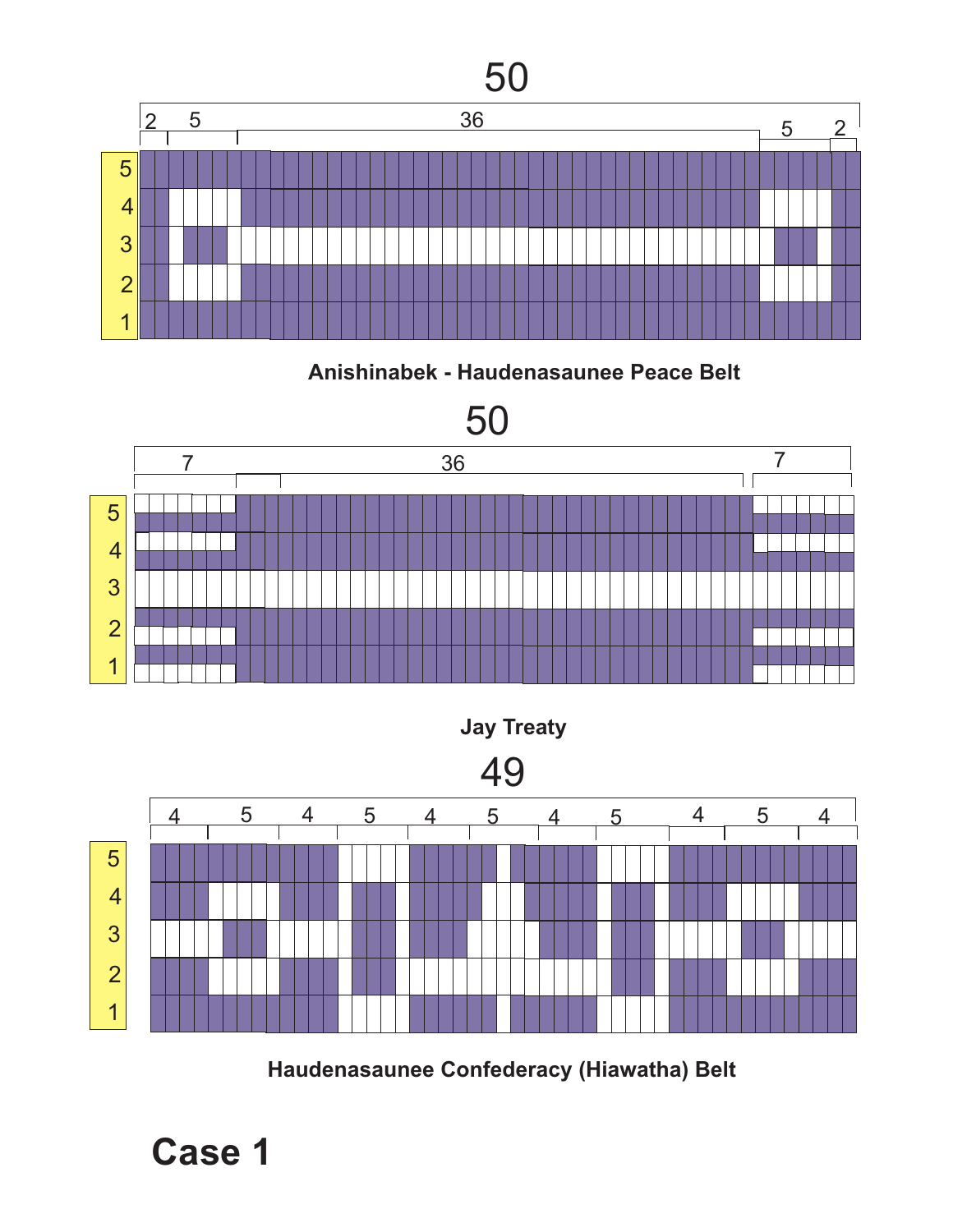



## **Two Row Belt**

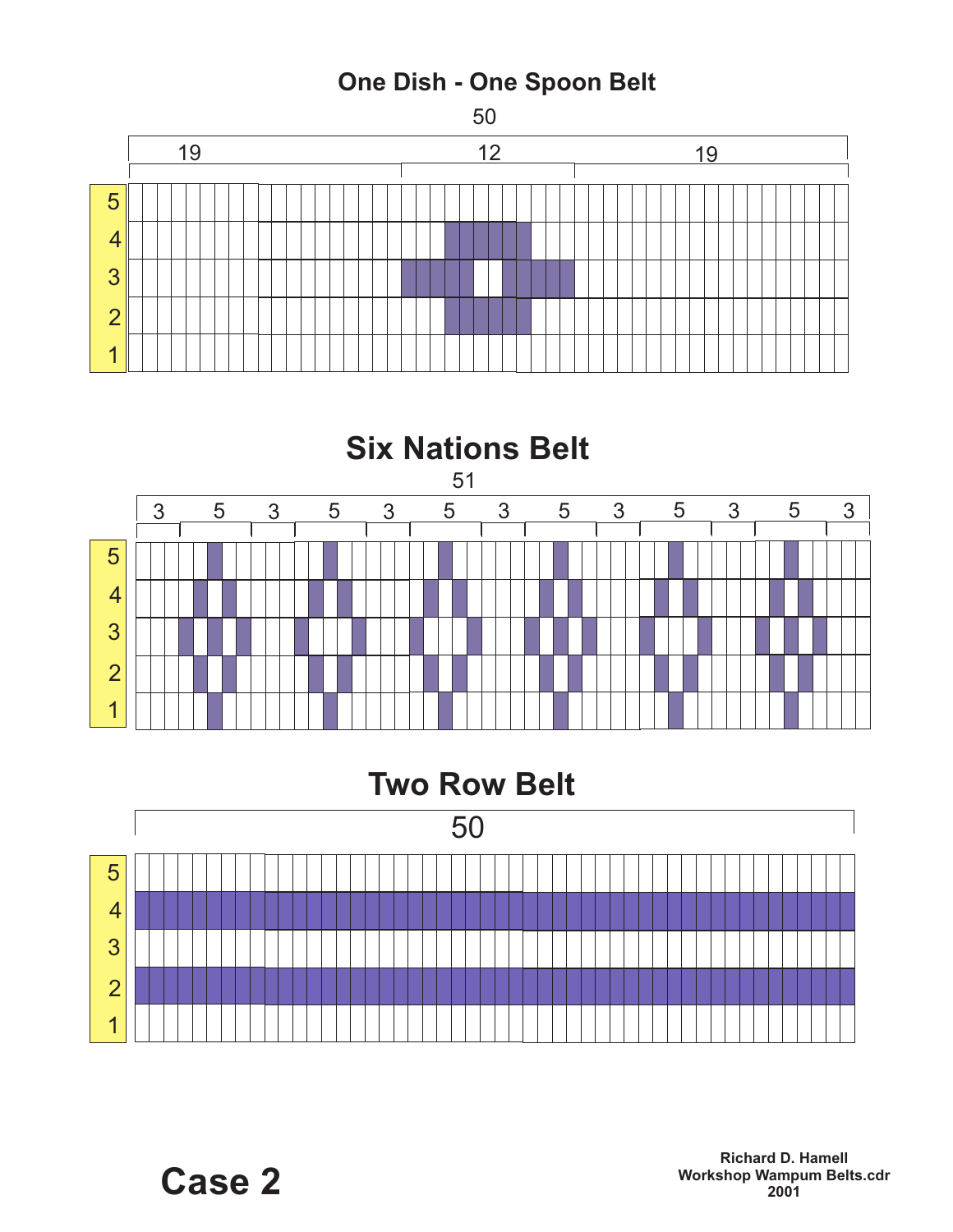







Fort Stanwix

**Case 3**

**Richard D. Hamell Workshop Wampum Belts.cdr**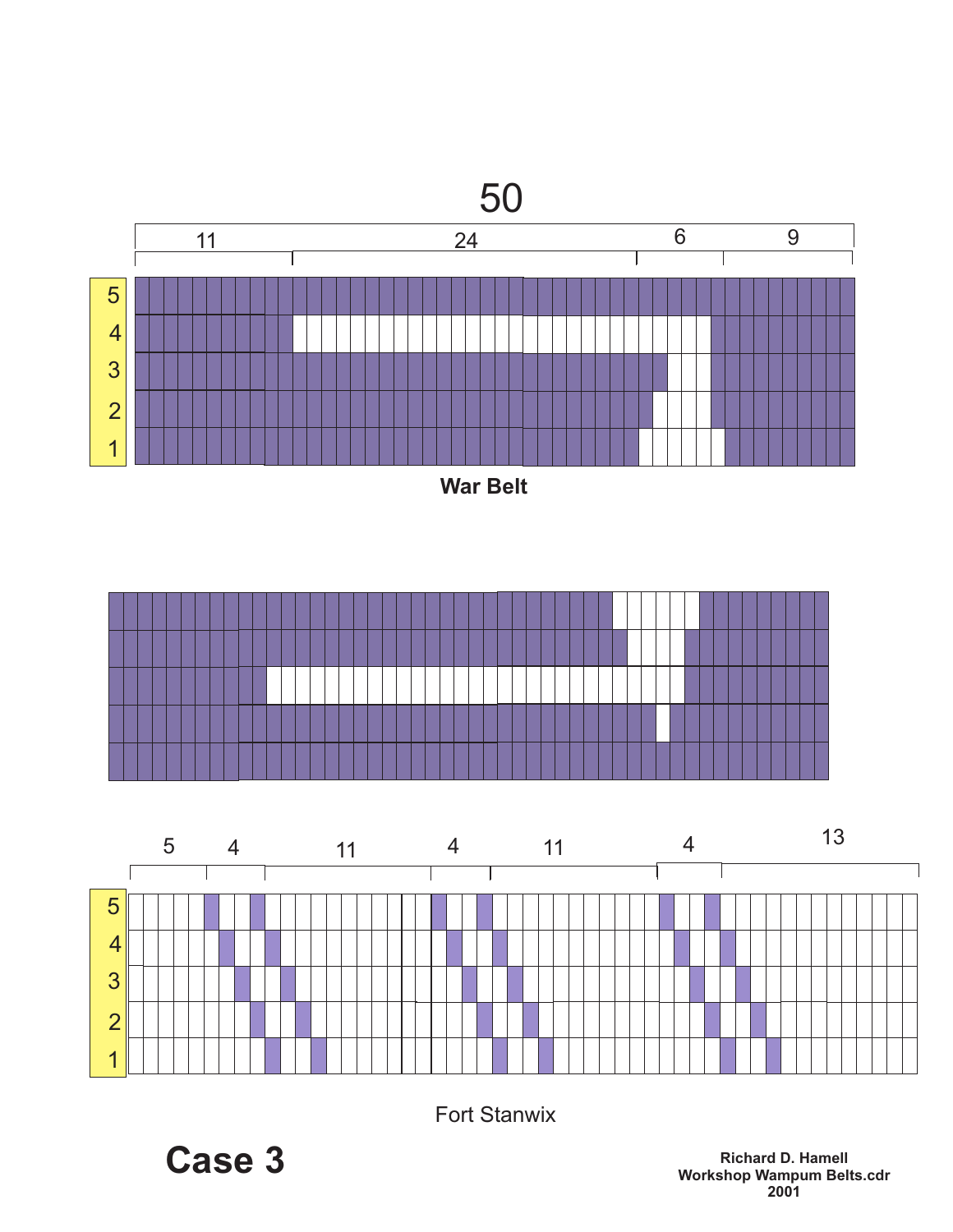



Tuscarora Taken In